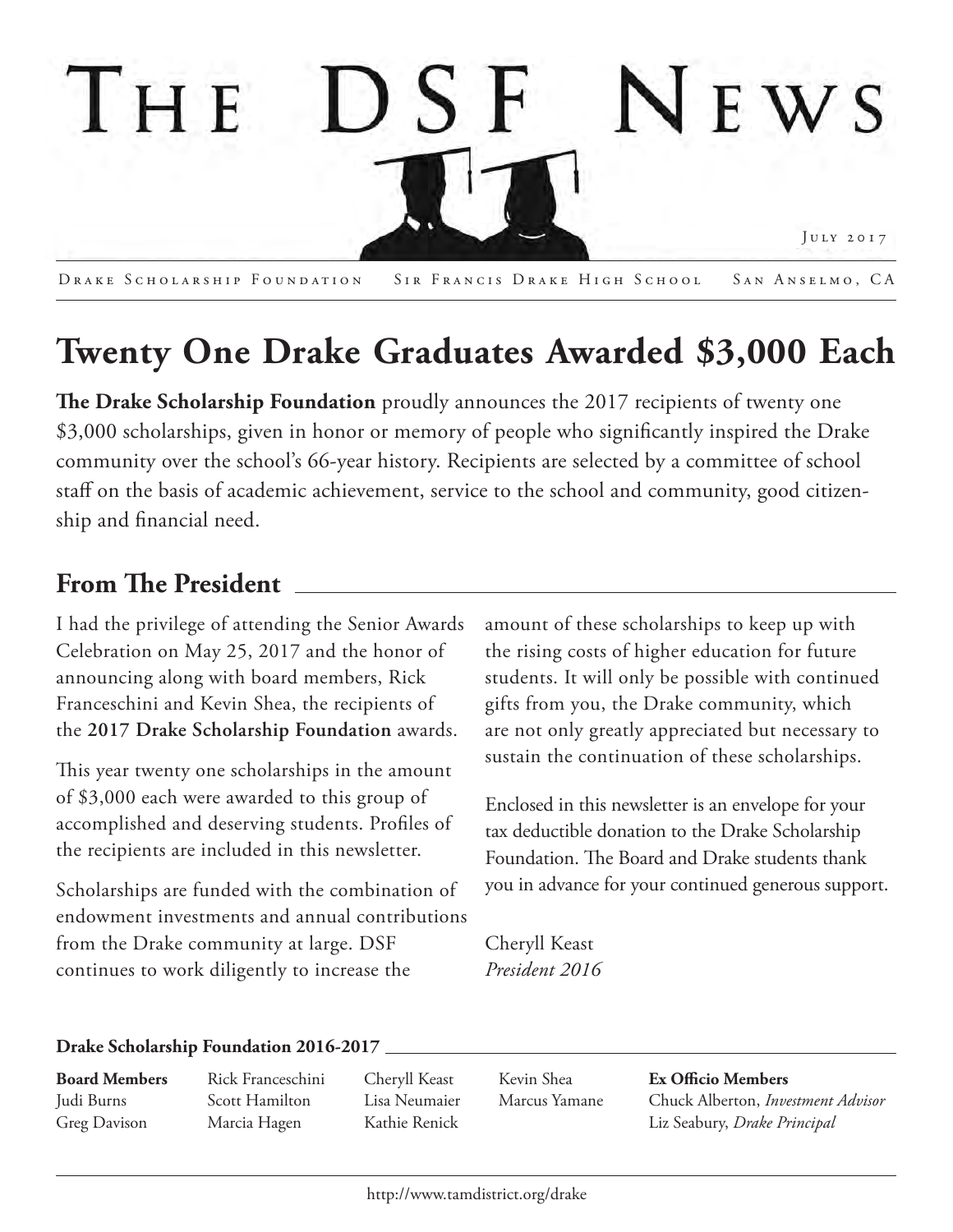

Noah Marty hugging Sue McDowell after she awarded him the Sue McDowell Scholarship.



Rick Miles, awarded the Carl J "Red" Brown Scholarship.



Emily Conway, awarded the Nicholas Shea Scholarship.



Tai Soladay receives the Barbara McCune Scholarship from Kevin Shea with Larry McCune waiting to meet her.



Levi Ummel awarded the Merrill "Mike" and Elsie Convis Scholarship by Rick Franceschini.

### **Memorial and honorary donations were received in 2016 & 2017 for the following:**

**In Memory of:** Harold Allison Don Baker Carl "Red" Brown Eve Champion Gordon Chan Rene Chetelat Jeremy Collins Mike Convis William Edick Lon Gallagher Ellsworth Hagen Seth Hamblin

Jim Hassberg Helen S. Hermann Angels Hicks Janet Hoch Joe Hurley Bart Jones Tim Jones Dean Lazarini Marge Lynch Patrick Lynch Gerry Mackall Miles McColm Barbara McCune

Steve McEntee Vincent Carter Milani Don Millar Sue Murphy Ruth Oman Frances Parks Jane Perry Joshua Portnoy Brian Purcell Randy Schaffer Steve Schaffer Don & Dorthea Schultz Nick Shea

William Shea Theresa Siragusa Peter Slaby Gary Sorgen Peter Strauli Shawn Sweigart Rick Thornton Robert M. Tobin Daniel Vacha John Elliot Vipiana Ginni Webb Archie Williams

#### **In Honor of:**

Drake High School & Drake Students Deb Gump Marcia Hagen George Lewis Joe Rafalo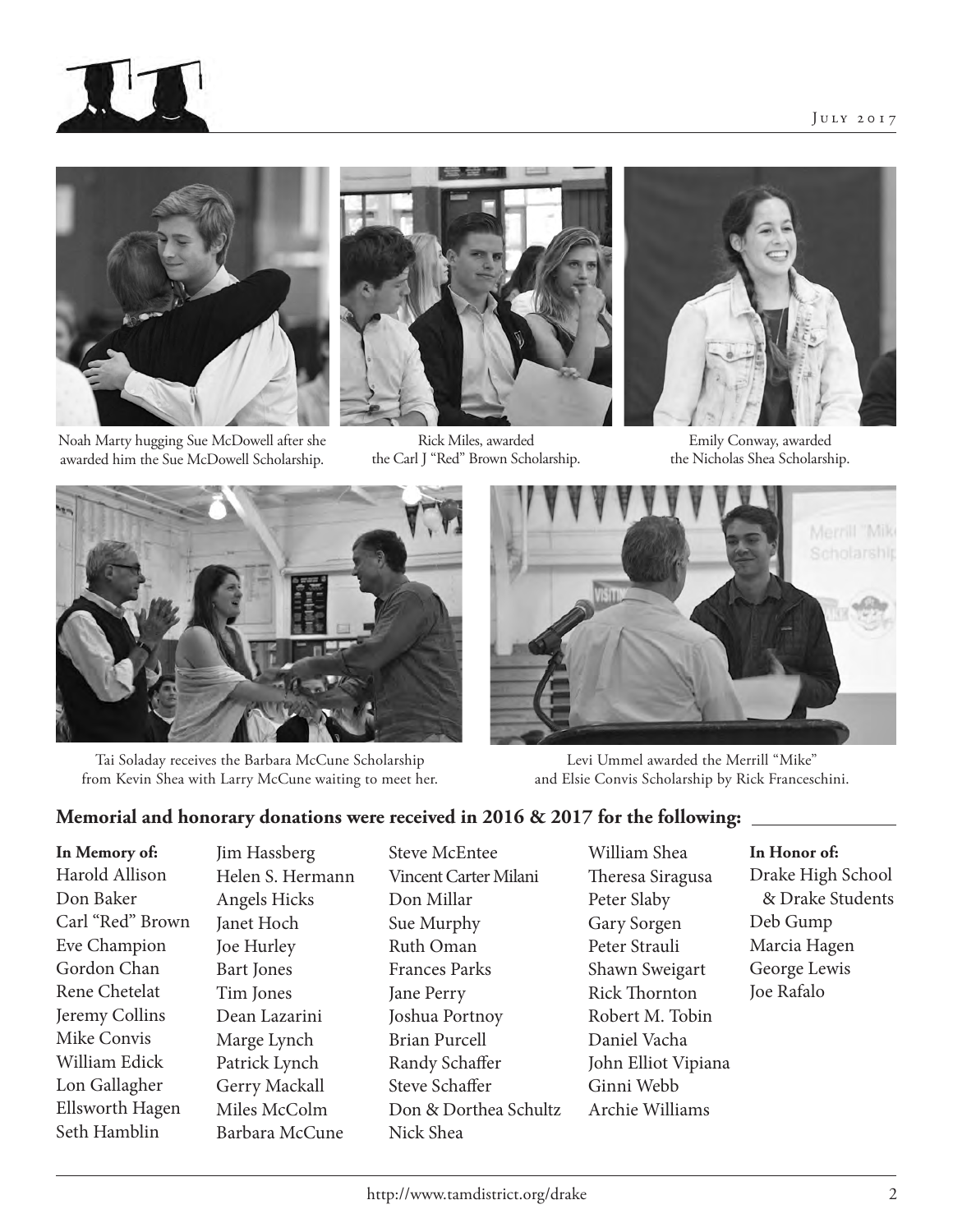

*It is the mission of the Foundation to assist worthy graduates to continue their education by providing financial assistance and also to recognize outstanding achievement in high school.*

#### **Noah Block**

*Chet Carlisle Scholarship* Noah has served his school and community in many wellness and youth voice capacities: Marin YMCA Youth Court, TUHSD school board student trustee, Wellness Youth Advisory leader, Student Body Vice President, ACLU board member, Marin County Youth Commission Secretary, Juvenile Justice and Delinquency Prevention Commissioner, Healthy Teen Peer Summit Leader and Heart of Marin nominee. He has received a number of awards including the Marin Luther King, Jr. Humanitarian Award. He received Outstanding Achievement in US History and in school service in ASB. He will attend Goucher College.

#### **Wylie Cassinelli**

*Jeremy Collins Scholarship* Wylie is a professional photographer, both freelance and for the Drake Fund and is also a freelance graphic designer. A member of SEA-DISC, Youth Commissioner for the San Anselmo Quality of Life Commission, founder of Surfrider Foundation Club and participant in two internships, she has received multiple awards in volleyball including being a CIF Scholar Athlete. She received Outstanding Achievement in Photography and Outstanding Contribution to the Drake Yearbook at Senior Celebration. She will attend the University of Redlands.

#### **Emily Conway**

*Nicholas Shea Scholarship* Emily has started two clubs at Drake, a book club and Intersectional

Feminism club, has played the trumpet for the DHS Jazz Band and Symphonic Band all four years and has won awards for these. She has also received Outstanding Personal Achievement, Outstanding Achievement in Physiology, and was an Alexander Hamilton Scholar Finalist as well as earning Outstanding Achievement in Jazz Band. She will attend Saint Mary's College of California.

#### **Jasmine Denny**

*Harold Allison Scholarship* A co-founder of Students of Sustainability Club, soccer player, participant in Mexico Missions, Jasmine has held an internship at Kaiser Permanente and won Outstanding Achievement by the National Academy of Future Physicians and Medical Scientists for her accomplishments in school science and her passion for medicine. Jasmine was a Link Crew Leader, has held part-time jobs and received Outstanding Achievement in Physical Education. She was Co-Salutatorian and will attend UC Santa Barbara.

#### **Julia Friedman**

*Frances Parks Scholarship* Julia has participated in numerous school and community service activities – working with kids and adults with disabilities, alter server, Marin Food Bank , and was founder/ president of a math club that helps elementary students improve their math skills. She has worked at local restaurants and as a camp counselor among other jobs. Competing in sports throughout high school, she

was basketball captain and volley ball captain, won Scholar Athlete awards, and Julia was recognized for Outstanding Cumulative Academic Achievement. She will attend San Diego State University.

#### **Caitlin Gregory**

*Daniel Joseph Vacha Scholarship* Participating in varsity soccer all four years, varsity water polo for three years, and Drake swimming her senior year, Caitlin won multiple awards for sports including unsung hero, coaches' award, MVP, MCAL All-League and more. She was one of two seniors who received Outstanding Student Athlete Awards from the Marin Athletic Foundation. Caitlin served as an ASB/Leadership class member for two years, worked as a lifeguard & swim instructor during summers and was recognized as Co-Salutatorian at senior celebration. She will attend UC Santa Barbara.

#### **Oona Kummert**

*Drake Alumni and Community Scholarship; this scholarship honors Vincent C. Milani, Bill Onorato, Randy Franklin, Rashaan Jackson, the Lindenbaum family, and the Fairfax Police Officers Association.* Oona was active in the Robotics Club for four years, two as president, where robots were built to complete tasks in the VEX competitions. She also volunteered at the Marine Mammal Center, played violin for nine years and participated in performances periodically. She was awarded Outstanding Achievement in Honors French and in US Government and Outstanding Cumulative Academic Achievement. Oona is taking a gap year.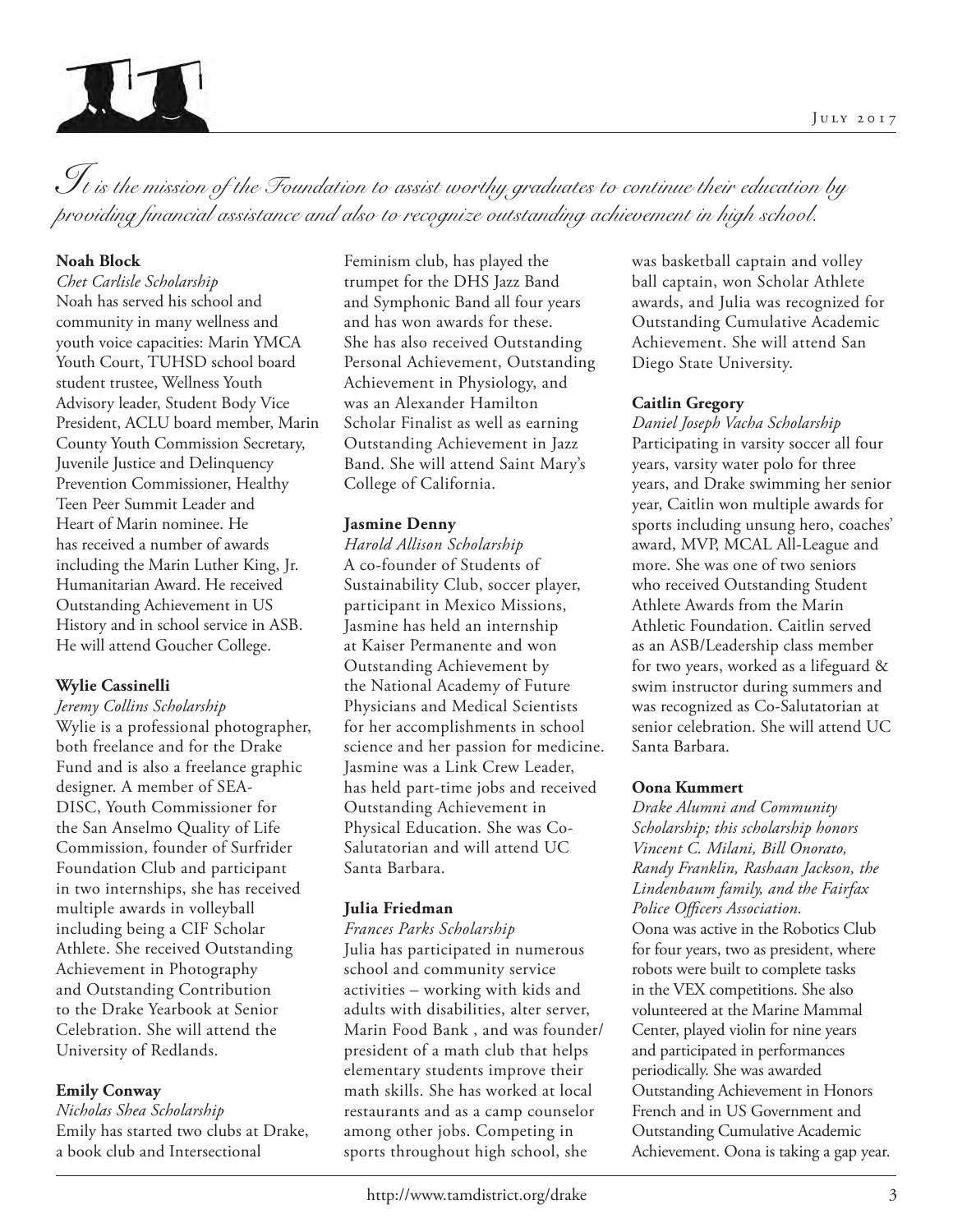

#### **Sophia Lin**

*Gery Gomez Scholarship* Sophia played varsity softball, was PALS co-president, volunteered at the Fairfax Food Bank and has held several jobs throughout high school. She participated in the Tahiti French immersion/exchange program her junior year, was a member of Link Crew, and a SummerAde Camp Teen Mentor (a program for kids with disabilities). She took an Intro to Sociology class at COM which has influenced her to consider it as a college major. Recognized for Outstanding Cumulative Academic Achievement, she will attend UC Santa Cruz.

#### **Ella Marrero**

*The Drake Faculty Scholarship honors Martha Duff, Evelyn Leedy, Miles McColm, Muriel McCrum, and Frances P. Shafer.*

Ella was a Mountain Bike team member for two years, Drake Book Club founder/president and also ran a book drive to donate books to schools in need, tutored students in math (geometry through AP calculus), physics, chemistry and integrated science. A member of Interact Club for two years, she also served as a lab technician/teacher's assistant/ peer tutor. She took guitar lessons and now writes songs and performs. Outstanding Achievement in Physics & AP Language & Composition and Galileo English, she was covaledictorian. Other achievements include Outstanding Academic Support in Science for students, Outstanding Achievement in AP Literature and in U.S. Government. Ella will attend the University of Chicago.

#### **Noah Marty**

*Sue McDowell Scholarship* President and captain of Drake's Mock Trial Team; co-president of Chess Club, senior member of Team 2456 Marin Robotics, member of SEA-DISC and Drake's Developers Club, Noah is highly interested in politics and has participated in phone banking. He interned for the Marin County Board of Supervisors and at the San Geronimo Valley Community Center where he helped run the food bank, senior lunch and summer camp programs and more, as well as serving on Transition Aged Youth Advisory Council under the Marin County Health and Human Services Department. He was also awarded the San Geronimo Valley Lions Club/Jack Barnes Memorial Scholarship and participated in the 10,000 Degrees program. Noah will attend Sacramento State University.

#### **Rick Miles**

*Carl J. "Red" Brown Scholarship* Rick has played baseball, football, and been a key member of Drake's diving team, acting as captain and most improved diver, as well as MCAL's award winner for diving. He was also a member of the Stanford Junior Olympic Dive Team. He graduated from the U.S. Naval Academy Summer Seminar, West Point Summer Leadership Experience, and was a delegate to California Boys State. He was the president and founder of two clubs: Varsity Badminton and Varsity Drone Club. Rick was a Marin Speaks poetry champion and was published in the American Library of Poetry and Marin Poetry Anthology. He was soundboard technician at Grace Church of Marin and volunteered there as a Sunday School teacher. Receiving Outstanding Achievement in Literary Walkabouts and Oral Rhetoric, he was

co-salutatorian. Rick will attend the U.S. Air Force Academy.

#### **Paloma Prudhomme**

*Steve & Randy Schaffer Scholarship* Paloma played varsity lacrosse all four years and was captain this year. She traveled to Nicaragua with Global Student Embassy, an organization she was a member of for four years. She spent many weekends working in the school garden, was a Link Crew member, and participated in over 100 hours of community service for local organizations such as the Fairfax Food Pantry, Sustainable Fairfax, Lifehouse and more. Paloma worked as a nanny five days a week, participated in Roco Dance Company, took classes at College of Marin and played the flute. Recognized for Outstanding Cumulative Academic Achievement, she will attend Chapman University.

#### **Nadov Rader**

*Marilyn Lee Myers Scholarship* Nadov was a member of Peer Resources and voluntarily created videos to educate the community through Pirate TV on prevalent issues. He also worked with the Wellness Center, ASB, and Principal Liz Seabury to collaborate on educational events and videos. Nadov worked Drake's soccer camp and Pirate Camp all four years, umpired baseball games on weekends, participated in community service with the Fairfax Community Wellness Center and wrote for the *Jolly Roger*. He played soccer for three years, baseball for two years, basketball for two years, won awards in soccer and baseball. Graduating with Outstanding Achievement in Peer Resource, he will attend Cal Poly State University, SLO.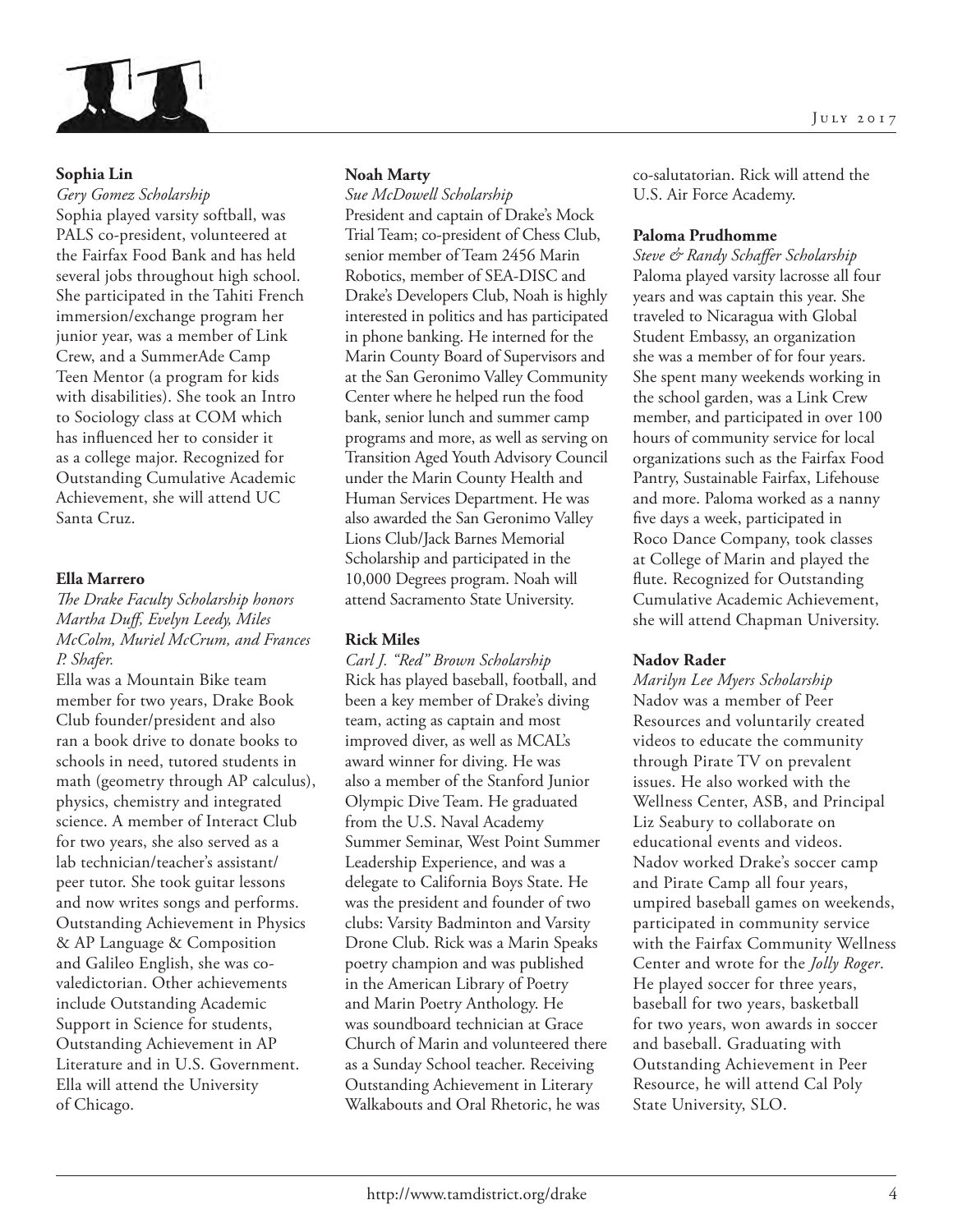

#### **Dennise Rodriguez-Reyes**

*Joseph Biasotti Scholarship* Dennise was a member of PALS for three years, played varsity softball and has been a member of a Folklorico dance group since she was five years old, performing at local events and festivals. She has volunteered at the Fairfax-San Anselmo Children's Center almost every summer, worked summer camps and currently works at the Fairfax Women's Fitness Center. Her awards included Outstanding Achievement in TREK, Compassion Award for TREK, Outstanding Personal Achievement given by her counselor, and Outstanding Achievement in AP Spanish. She was part of the 10,000 Degrees program and was recognized for Outstanding Cumulative Academic Achievement. She will attend UC Santa Cruz.

#### **Jackson Saavedra**

*Coach Bob Franceschini Scholarship* Jackson played varsity golf all four years and varsity football for two years. He was named a Scholar Athlete for golf based on his GPA, and won the Coaches' Award for football. Founder/ president of Varsity Chemistry Club, participant in Drake's Performance Workshop. He played guitar at Drake and other instruments outside of school. A commended scholar in the National Merit Scholarship Program, acknowledged by the National Hispanic Recognition Program, he was acknowledged for Outstanding Cumulative Academic Achievement. Jackson will attend Cal Poly State University, SLO.

#### **Tai Soladay**

*Barbara McCune Scholarship* Tai, was the ASB President, Outreach Crew Captain as part of ASB, Tai performed a large number of community services. She was an

intern at The Body Positive, working with the co-founder to research issues around sexual assault and creating a curriculum on means of prevention and helping victims heal. She also helped organize Body Positive yoga classes at Marin Power Yoga. Tai was a member of MCOE's Youth Voice, a group who met monthly to discuss issues of local drug and alcohol use. Tai played basketball all four years and lacrosse for one year. She received Outstanding Achievement in Algebra, Spanish and Chemistry, as well as Outstanding Achievement and School Service in ASB, Outstanding Cumulative Academic Achievement and Outstanding Personal Achievement. She will attend Tulane University.

#### **Sasha Tcherepanov**

*Joshua Portnoy Scholarship* Sasha has volunteered more than 1,000 hours with Marin County Search & Rescue (over fifty missions) and is wilderness first responder certified. He has also played varsity soccer for three years, interned with the Surfrider Foundation and Fairfax-San Anselmo Children's Center and played varsity volleyball for two years. An avid surfer and skier, he served as camp counselor at O'Sullivan Soccer Academy for four summers. First Team All-League for Soccer, Coach's Award for Soccer, he received recognition for Outstanding Cumulative Academic Achievement. He will take a gap year before attending college.

#### **Mark Steccone**

*Archie Williams Scholarship* Playing basketball his first two years and running cross country his last two, he also participated in track and field his last two and joined the Ultimate Frisbee Club and loved it. He was awarded with Outstanding Achievement

in Physical Education, SCS CIF Distinguished Scholastic Team, and NCS CIF Scholar Athlete. In the community he volunteered through his local church, serving meals and talking with the homeless. Mark has a deep inner motivation to succeed and will continue his studies at University of San Francisco.

#### **Levi Ummel**

*Merrill "Mike" & Elsie Convis Scholarship* For four years Levi has been a classroom helper/mentor for grades K-5 at Park School Elementary in Mill Valley. He volunteered with Drake's math club, helping elementary school students in the community, babysat regularly, and was a math and science tutor for younger students. He has played volleyball for three years, was a member of Drake's Student Senate, and had the top GPA on the boys' volleyball team. He was recognized for Outstanding Cumulative Academic Achievement and will attend UC Santa Barbara.

#### **Katy Wearing**

*Gary Sorgen Scholarship* With weekly violin lessons, three years in the Crescendo Orchestra and then advancing to the Marin Symphony Youth Orchestra, Katy played first violin in her quartet for a five-day summer camp and took weekly music theory lessons. She ran varsity cross country and also varsity track & field all four years and was named a Scholar Athlete for three years. She took weekly aerial tissue lessons at San Francisco Circus Center and taught weekly trapeze classes at a local community center. Volunteering at Wildcare and Milo Foundation, working at Drake's cafeteria, participating in Arete with running coach Bill Taylor, Katy found time to write poetry and received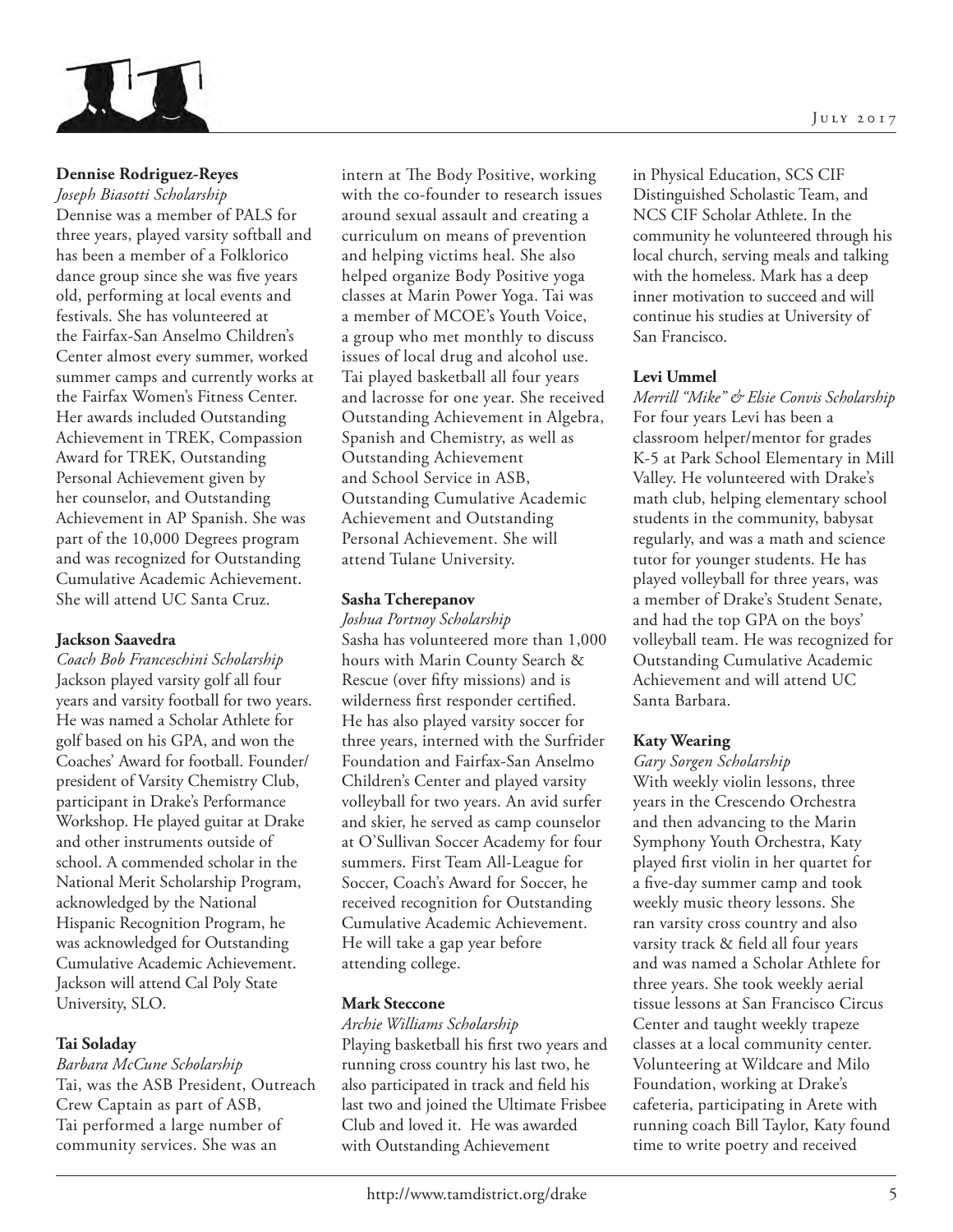



honorable mention in the Marin Poetry Center High School Poetry Contest. She received Outstanding Achievement in Geometry, ROCK Science, ROCK English, Spanish 3-4, Advanced Algebra,, AP Biology, and US History. At senior celebration she received the Dian Fossey Memorial Scholarship and was recognized for her Outstanding Cumulative Academic Achievement. Katy will take a gap year and then attend Oberlin College.

#### **Lisette Werba**

*Ellsworth Hagen Scholarship* Serving a volunteer internship at Yamamoto Lab at UCSF in the cellular & molecular pharmacology department, Lisette was also a Teen Advocate for Science Communication at the California Academy of Science. Additionally she was a member of the Cygnet Youth Advisory Board for Zero Breast Cancer Center in San Rafael. She has played flute in a

children's choir and in the Marin Symphony Youth Orchestra at College of Marin. Lisette has also been a member of a teen advisory group at the Fairfax Library, a Link Crew member and rode on the Drake mountain biking team. Receiving Outstanding Achievement in Pre-Calculus, Honors Algebra and Honors Geometry, she was recognized as a co-salutatorian and will attend UC Davis.







Noah Block is congratulated by Cheryll Keast after being awarded the Chet Carlisle Scholarship.



Jasmine Denny is awarded the Harold Allison Scholarship by Cheryll Keast.

DSF President 2016-17: Cheryll Keast News Editor: Marcia Hagen

Editorial Assistants: Judi Burns and Lisa Neumaier Photographers: Blake Nelson and Rod Miles

Header graphics: Michael Schwab Studio Distribution Chair: Cheryll Keast Publisher: Karen Brigando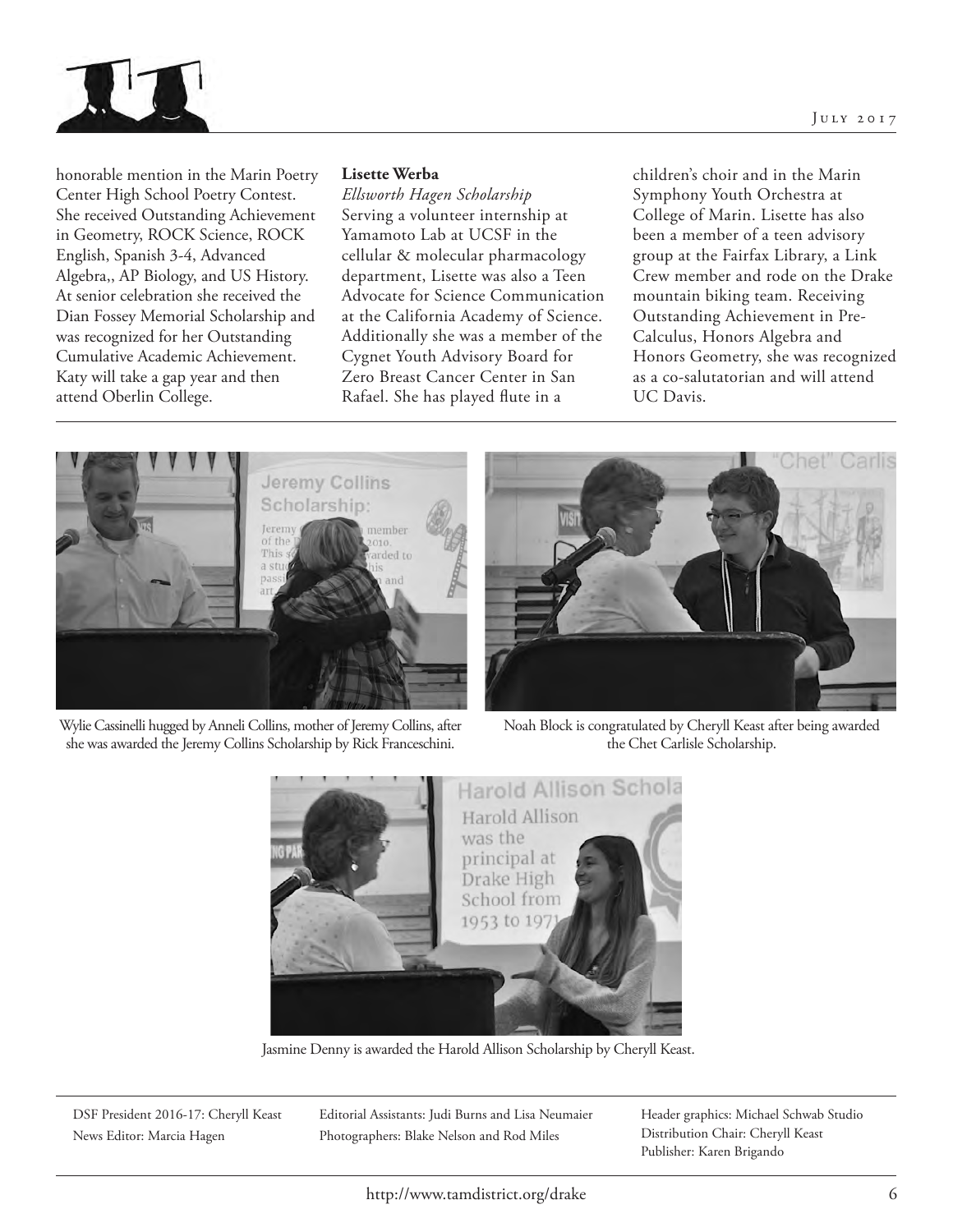

## **What Are They Doing Now? Updating Scholarship Awardees of Past Years 2017 Drake Scholarship Foundation Alumni Awardee Occupations**

**1992 Ingrid Johnson.** Master of Fine Arts (MFA), Creative Writing, Evergreen State College.She works as a teacher of literature, creative writing and composition at Modesto Junior College, Modesto, CA.

**1985 Christina Teply-Martin.** B.A. French Studies, U.C. San Diego and Diploma from La Sorbonne in France. Her career arranging international performance tours for musicians has allowed her to travel all over the world.

**2011 David Cowman.** B.S. Environmental Studies, U.C. Santa Cruz. He works as a Forestry Aide in the California State Parks in Santa Cruz and San Mateo counties, California.

**1980 Hart F. Smith.** B.S., Ph.D. in Mathematics, U.C. Berkeley. Professor of Mathematics at University of Washington, he resides in Seattle Washington.

**2011 Anna Garfink.** B.A. Political Science, U.C.L.A. She is a Program Associate at the Center for WorkLife Law at Hastings School of Law. She has worked in several previous internships, including at the U.S. State Department and as a Fellow at the San Francisco Municipal Transportation Agency.

**2000 Tim Adams.** B.A. Film Studies and Anthropology, U.C. Berkeley. Tim is a documentary film maker, video creator, freelance director/editor and full time producer of Nickelodeon digital videos. He has worked in New York and San Francisco.

**2004 Sophia Gottlieb.** B.A. Community Studies, U.C. Santa Cruz. She also studied Wilderness Psychology at Sierra Institute. For the past five years she has led and developed hiking and biking trips in the Arezzo area of Italy.

**1993 Felicia Younger.** Sonoma State University. She is a Family Advocate for Marin Head Start in Marin City, CA. working with families and teachers in a supportive role and connecting families with community resources. She lives in Rohnert Park, CA.

**1980 Doris Hellman.** Dominican University. She is a Production Accountant for 20th Century Fox with a long professional career of film credits. Doris resides in Pasadena and Malibu CA.

**2001 Claudia Munoz.** B.S. in Biological Sciences, U.C. Santa Barbara. She works as a Naturalist/Educator in the East Bay Regional Parks District. Earlier she served two years in the Peace Corps in Niger, Africa. She worked as a field instructor for Ecology Project International, an environmental educator for Nature Bridge, and as a H.S. Biology teacher for Cal Academy of Sciences in San Francisco CA.

**2008 Ricky Vargas-Delman.** B.S. Computer Science and Math; Statistics Minor, U.C.L.A. He works as a software engineer for Google. He resides in San Anselmo, CA.

**1996 Jennifer LaPlante.** B.A. Literature, University of Chicago. She is a literary scout in New York City locating American books for foreign publishers, a position that involves travel to Europe.

**2010 Alec Kassin.** B.A. American Studies, Public Policy, U.C. Berkeley. He also studied one year in France. He currently is an associate in the Business Leadership Program at LinkedIn. Alec resides in San Anselmo, CA.

**2004 Morgan Cantrell.** B.A. Drake U.; BBA International Finance and Marketing, U. of Miami. Morgan studied in Monoco for a semester and played volleyball on the Monoco national team. He joined the tech startup, BrightTALK, in San Francisco and worked in the London office for two years. Morgan is now Managing Director of the firm in the Bay Area and is living in Oakland (playing beach volleyball there.)

**2009 Savanna Susnow.** B.A. U.C. Santa Cruz. Currently she is a student in two masters programs: the Teaching Urban Education and Social Justice program and the Teaching Reading and Multiple Subject Credential program at University of San Francisco (USF).

**2001 Gemma Edward-Aron.** B.A. Art, Anthropology, University of Washington. She is a freelance video producer who has worked in marketing and advertising industries with numerous Bay Area clients, projects that have taken her all over the world.

2011 Ellis Garey. B.A. Sociology & Middle Eastern Studies, New York University (NYU). First year Ph.D. candidate in joint History & Middle Eastern Studies, he is researching the political economy of the Middle East, social movements, agrarian transformation and Ottoman Palestine. Previously he interned at the Arab-American Family Support Center in New York City.

**1993 Amy Glenn.** B.A. in Marketing and Management, M.B.A. in Strategic Leadership, Dominican University. She works as a Stylist, Costumer, and Designer for film, TV, commercials and print. Amy resides in Los Angeles CA.

**2009 Alanna Cottrell.** B.S. Environmental Science-Ecological Restoration, minor in Geo-Spatial Science, Humboldt State University. She works as Biological Coordinator for Transcon Environmental, a Berkeley company specializing in environmental planning and facility safety, working with utilities, industries and government agencies that develop infrastructure.

**1985 Eric Vermaas.** B.S. Genetics, U.C. Berkeley. Eric has had a long career as a research biologist and holds a number of patents. He is a Director at Illumina, a San Diego biotech/healthcare/pharmaceutical company where he is in charge of consumables product development. He resides in San Diego, CA.